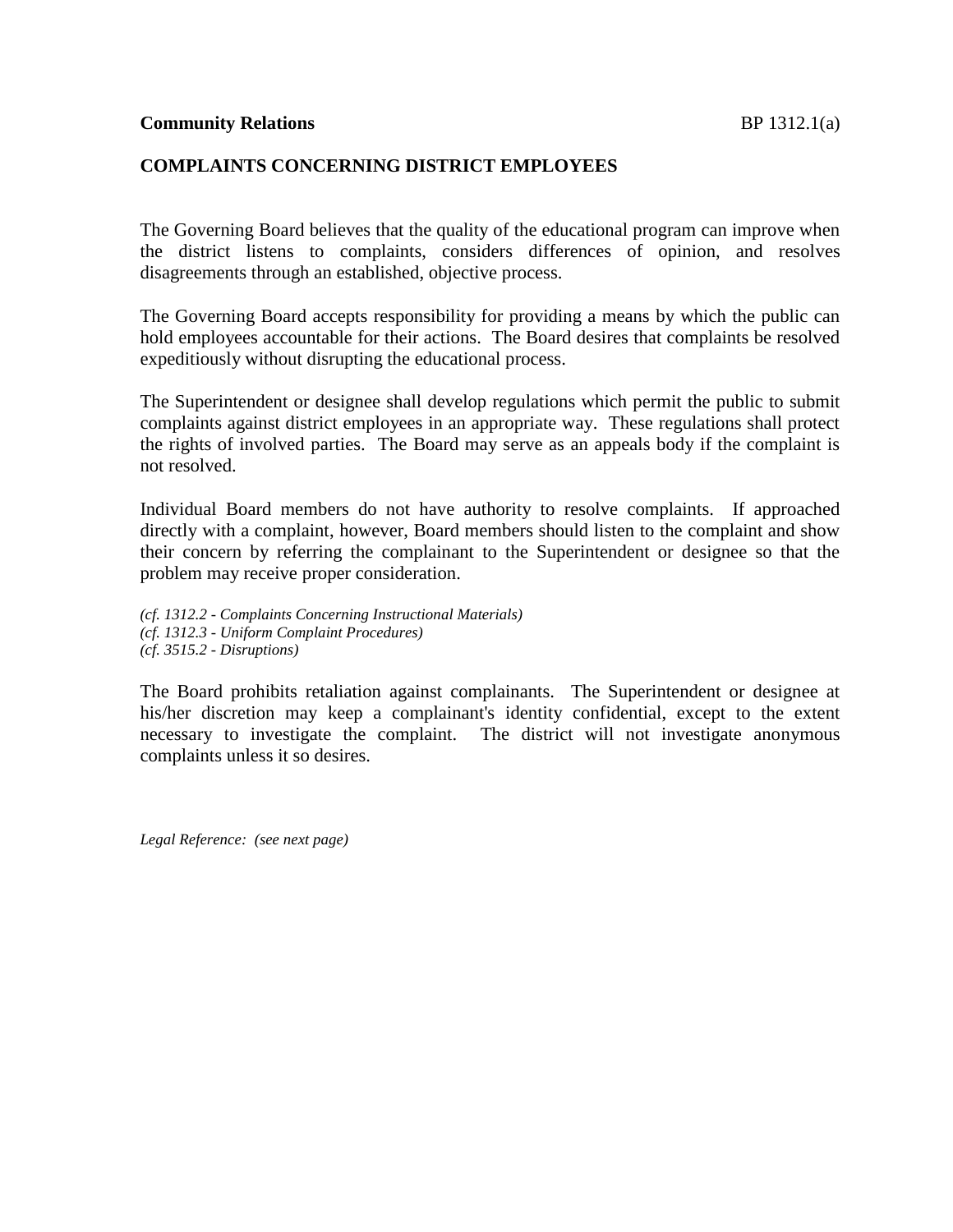## **COMPLAINTS CONCERNING DISTRICT EMPLOYEES**

#### *Legal Reference:*

*EDUCATION CODE 33308.1 Guidelines on procedure for filing child abuse complaints 35146 Closed sessions 44031 Personnel file contents and inspection 44811 Disruption of public school activities 44932-44949 Resignation, dismissal and leaves of absence (rights of employee; procedures to follow) 48987 Child abuse guidelines GOVERNMENT CODE 54957 Closed session; complaints re employees 54957.6 Closed session; salaries or fringe benefits PENAL CODE 273 Cruelty or unjustifiable punishment of child 11164-11174.3 Child Abuse and Neglect Reporting Act WELFARE AND INSTITUTIONS CODE 300 Minors subject to jurisdiction of juvenile court*

*Management Resources:*

*CDE LEGAL ADVISORIES*

*0910.93 Guidelines for parents to report suspected child abuse by school district employees or other persons against a pupil at school site (LO:4-93)*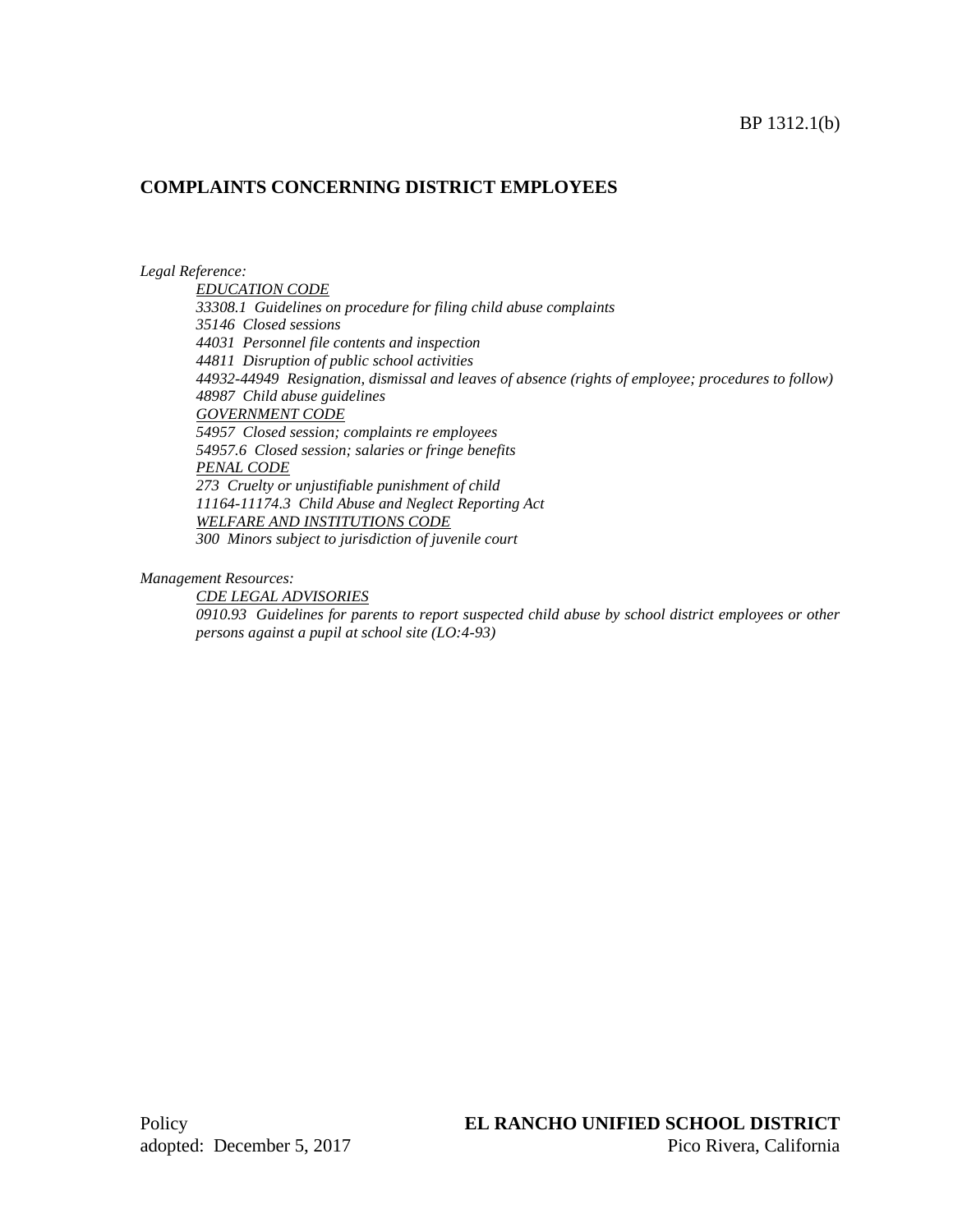### **COMPLAINTS CONCERNING DISTRICT EMPLOYEES**

The Superintendent or designee shall determine whether a complaint should be considered a complaint against the district and/or an individual employee, and whether it should be resolved by the district's process for complaints concerning personnel and/or other district procedures.

*(cf. 1312.2 - Complaints Concerning Instructional Materials) (cf. 1312.3 - Uniform Complaint Procedures) (cf. 4144/4244/4344 - Complaints)*

To promote prompt and fair resolution of the complaint, the following procedures shall govern the resolution of complaints against district employees:

- 1. No charges against a district employee and/or the elected officials of the district shall be made in a public meeting or the Governing Board or any district-sanctioned meeting.
- 2. Every effort should be made to resolve a complaint at the earliest possible stage. Whenever possible, the complainant should communicate directly to the employee in order to resolve concerns.
- 3. If a complainant is unable or unwilling to resolve the complaint directly with the employee, he/she may submit a written complaint to the employee's immediate supervisor or the principal.
- 4. All complaints related to district personnel other than administrators shall be submitted in writing to the principal or immediate supervisor. If the complainant is unable to prepare the complaint in writing, administrative staff shall help him/her to do so. Complaints related to a principal or central office administrator shall be initially filed in writing with the Superintendent or designee. Complaints related to the Superintendent shall be initially filed in writing with the Board.
- 5. When a written complaint is received, the employee shall be notified within five days or in accordance with collective bargaining agreements.
- 6. A written complaint shall include:
	- a. The full name of each employee involved
	- b. The harm or damage resulting from such acts
	- c. Nature of the relief desired or suggested solution of the problem
	- d. A brief but specific summary of the complaint and the facts surrounding it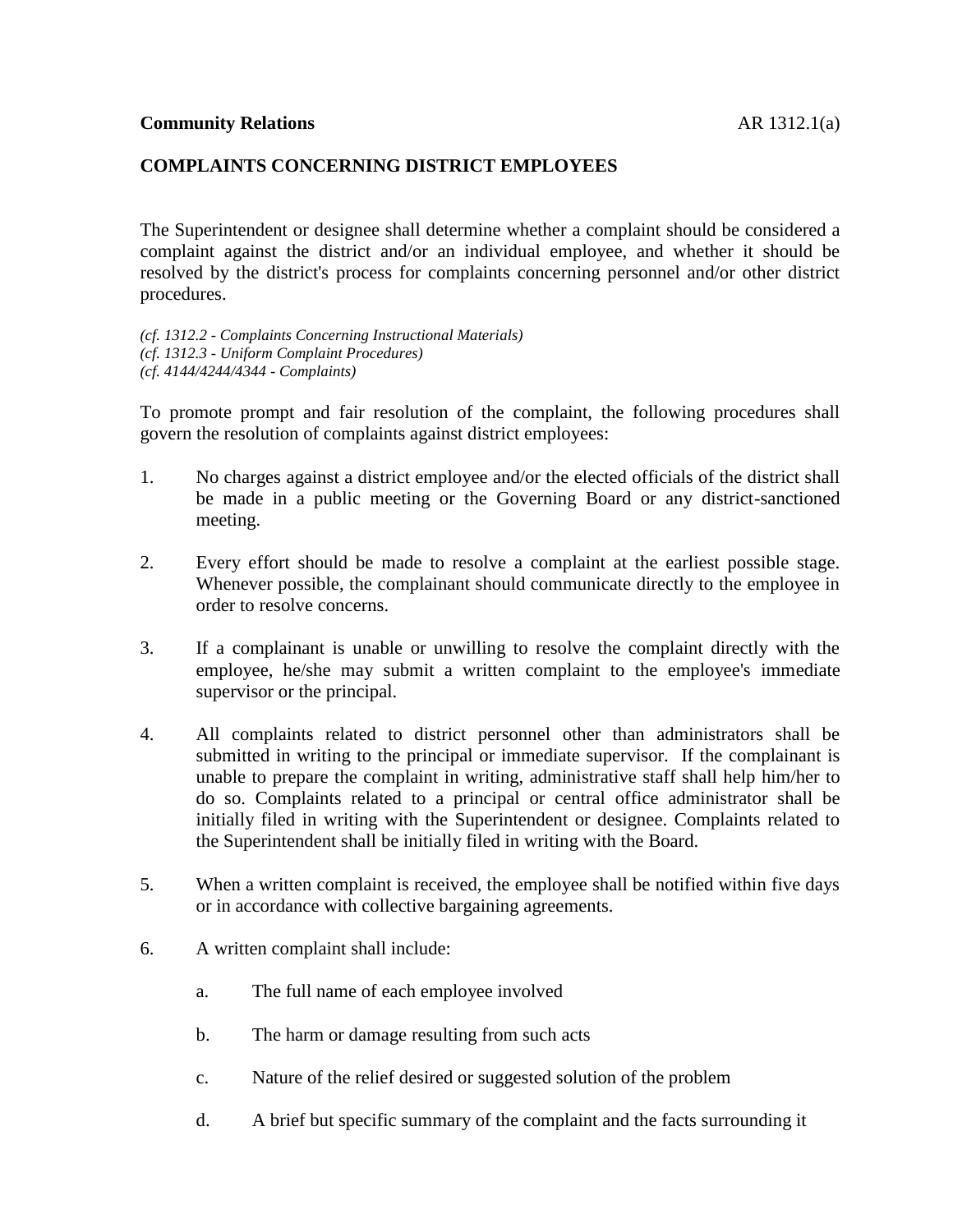# **COMPLAINTS CONCERNING DISTRICT EMPLOYEES** (continued)

- e. A specific description of any prior attempt to discuss the complaint with the employee and the failure to resolve the matter
- 7. Staff responsible for investigating complaints shall attempt to resolve the complaint to the satisfaction of the parties involved within 30 days.
- 8. Both the complainant and the employee against whom the complaint was made may appeal a decision by the principal or immediate supervisor to the Superintendent or designee, who shall attempt to resolve the complaint to the satisfaction of the person involved within 30 days. Parties should consider and accept the Superintendent or designee's decision as final. However, the complainant, the employee, or the Superintendent or designee may ask to address the Board regarding the complaint.
- 9. Before any Board consideration of a complaint, the Superintendent or designee shall submit to the Board a written report concerning the complaint, including but not limited to:
	- a. The full name of each employee involved
	- b. A brief but specific summary of the complaint and the facts surrounding it, sufficient to inform the Board and the parties as to the precise nature of the complaint and to allow the parties to prepare a response
	- c. A copy of the signed original complaint
	- d. A summary of the action taken by the Superintendent or designee, together with his/her specific finding that the problem has not been resolved and the reasons
- 10. The Board may uphold the Superintendent's decision without hearing the complaint.
- 11. All parties to a complaint may be asked to attend a Board meeting in order to clarify the issue and present all available evidence.
- 12. A closed session may be held to hear the complaint in accordance with law.

*(cf. 9321 - Closed Session Purposes and Agendas) (cf. 9323 - Meeting Conduct)*

13. The decision of the Board shall be final.